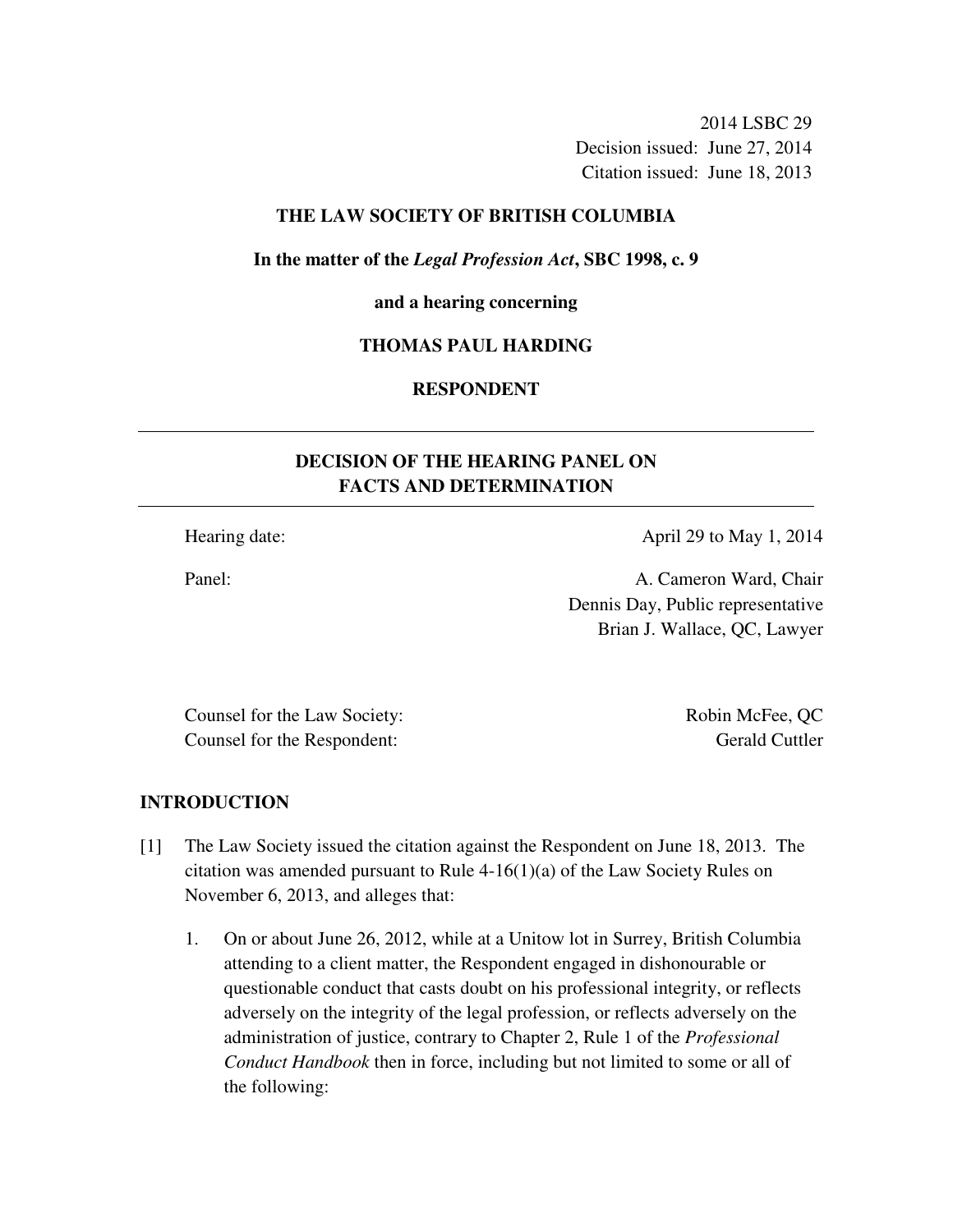- (b) taking pictures of Unitow personnel and property after being requested not to do so;
- (c) blocking the entrance to the Unitow lot with his motor vehicle.

This conduct constitutes professional misconduct, pursuant to section 38(4) of the *Legal Profession Act*.

- [2] The Respondent admits that he was served through his counsel with the citation and amended citation on June 20, 2013 and November 15, 2013, respectively, and waives the requirements of Rule 4-15 of the Law Society Rules.
- [3] The Law Society and the Respondent tendered an Agreed Statement of Facts and Documents ("ASF"), which was admitted into evidence. The ASF included extracts of surveillance video selected by the complainant, and the audio recording of the Respondent's conversation with the Surrey RCMP non-emergency dispatcher.
- [4] The Law Society called one witness, the complainant, ST, who is an employee of Unitow Service (1978) Ltd. ("Unitow") but did not witness the events. The Respondent testified on his own behalf.

## **BACKGROUND FACTS**

- [5] The Respondent was called and admitted as a member of the Law Society of British Columbia on August 31, 1990, and has practised since that time in the Lower Mainland in the areas of family law and personal injury.
- [6] The Respondent's mother-in-law was involved in a motor vehicle accident on June 25, 2012 in which the vehicle she had been driving was rendered inoperable. A Unitow employee towed it from the scene of the accident to the secure compound at the Unitow facility in Surrey.
- [7] The Respondent's mother-in-law asked him to assist her with a possible claim arising from the accident, and he agreed. On the morning of June 26, 2012, the Respondent arrived at the Unitow facility for the purpose of taking pictures of the damage to his mother-in-law's vehicle before it could be moved or altered. The Respondent was concerned that liability for the accident might be in issue, making the nature of the damage to the vehicle important.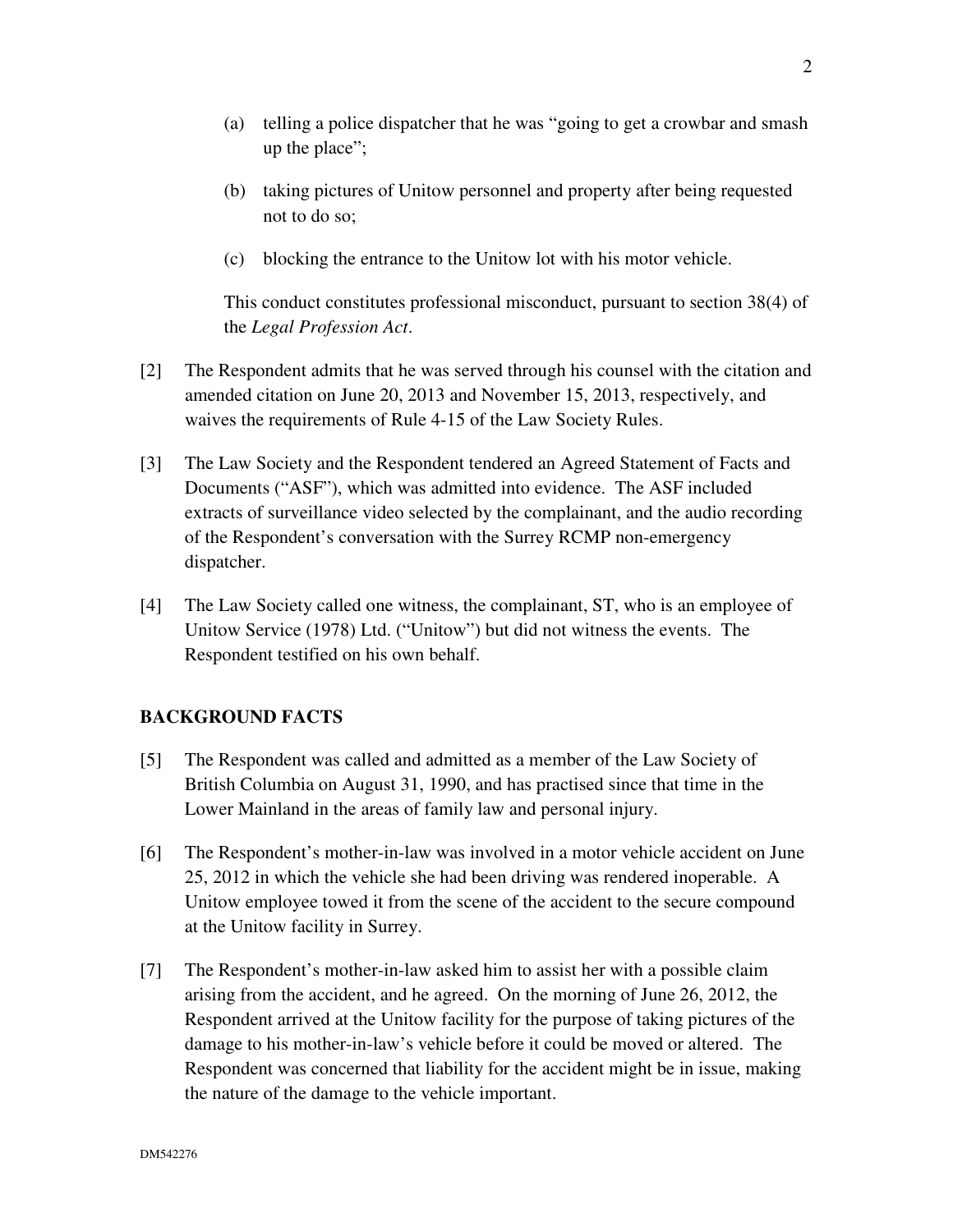[8] The Respondent thought that he would be able to spend a few minutes taking photographs before proceeding to his law office. However, events did not unfold that way. Instead, he had a number of dealings with Unitow personnel and police over the next hour and a half that ultimately resulted in the amended citation.

#### **Events of June 26, 2012**

- [9] There were several security cameras at the Unitow facility, so much, but not all, of what transpired during the Respondent's visit was recorded. The hearing panel watched and heard these recordings, and had the benefit of a transcript, which the parties agreed was fair, if not perfect. The quotations below are from that transcript.
- [10] The Respondent arrived at Unitow's facility at about 9:00 am, entered the small public area of the office and went to the plexiglas window that separates the public from the staff. The Respondent (R) spoke to a female Unitow employee (FUE) through the small opening in the plexiglas window:
	- R I am here to look at a Chevy Cavalier brought in yesterday (he provided the licence plate number).
	- FUE Okay, do you have your ICBC claim number with you?
	- R (The Respondent repeated the licence number)
	- FUE No, ICBC claim number.
	- R Oh I don't do I need that? I can phone and get it.
	- FUE Just to let you know, there's no pictures allowed in our yard sir.
	- R Why?
	- FUE Privacy Policy Act. There are no pictures allowed.
	- R I am a lawyer.
	- FUE Oh, then definitely you are not going in.
	- R What?
	- FUE You are not going in sir.
	- R Why is that?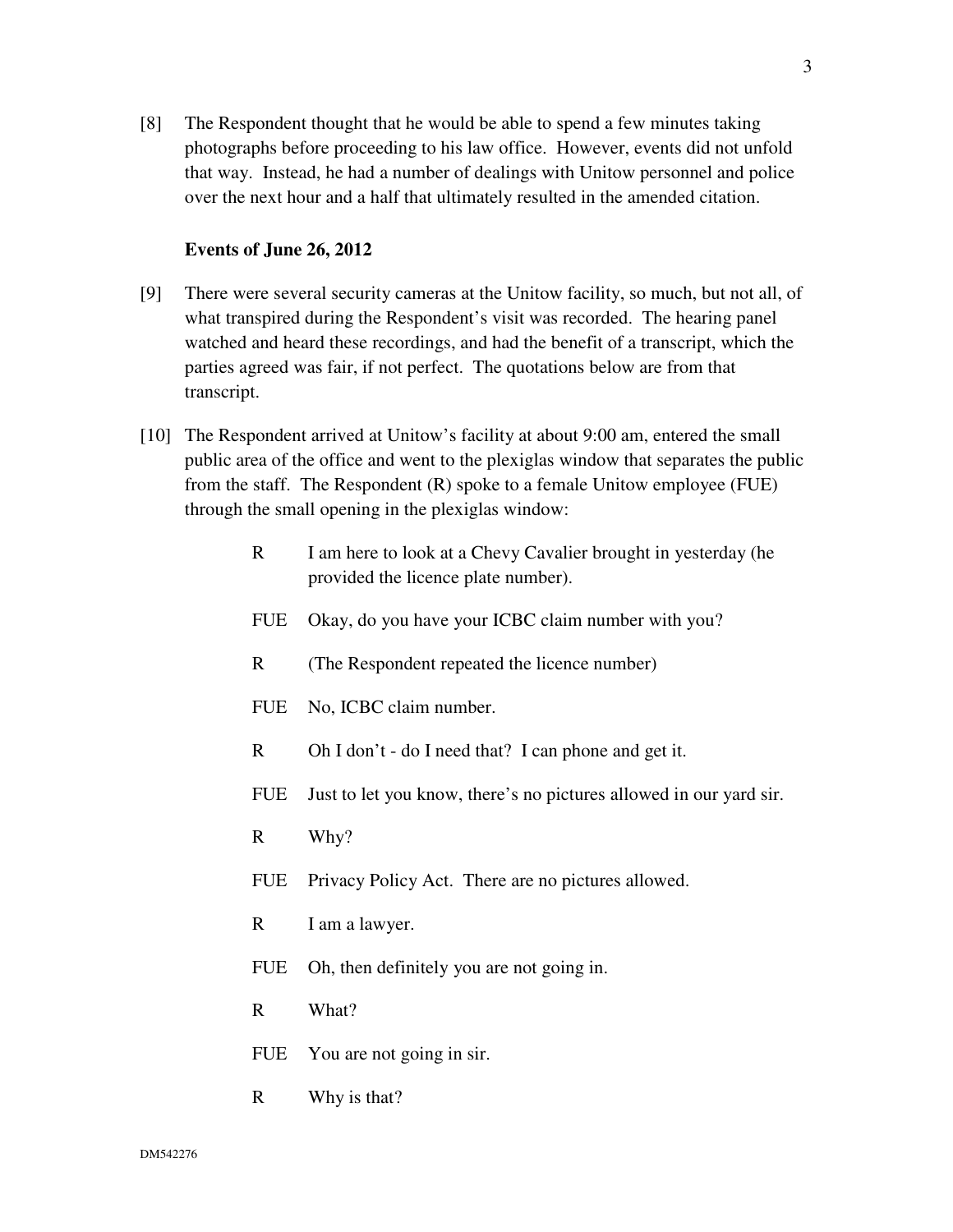- R Can you explain to me how that is?
- FUE The registered owner only legally is allowed to go into the yard.
- R Says who?
- FUE Says the law.
- R No not says the law, as a lawyer, as her lawyer (inaudible).
- FUE I understand that sir. You are not allowed to go into the yard, I am sorry sir.

Unseen Male's Voice You have to get written permission from the owner.

- R Do you have a name?
- FUE Do I have a name? Well my manager's name is JA.
- R Can I see JA?
- FUE He's not in the office as of yet.
- ...
- R As her counsel I am entitled to go anywhere she is. Legally speaking I am her, okay, so I don't know what your issue is.
- FUE If you want to call and speak to JA later when he is in you are more than welcome to do so.
- R I am going to speak with JA, then I'm going to send a letter to the Attorney General's department and see if I can have your licence (inaudible) because that's illegal.
- [11] The female Unitow employee left the window and spoke to someone else, and then returned to address the Respondent:
	- FUE Where is your written permission from the owner to give you permission to go look at her car?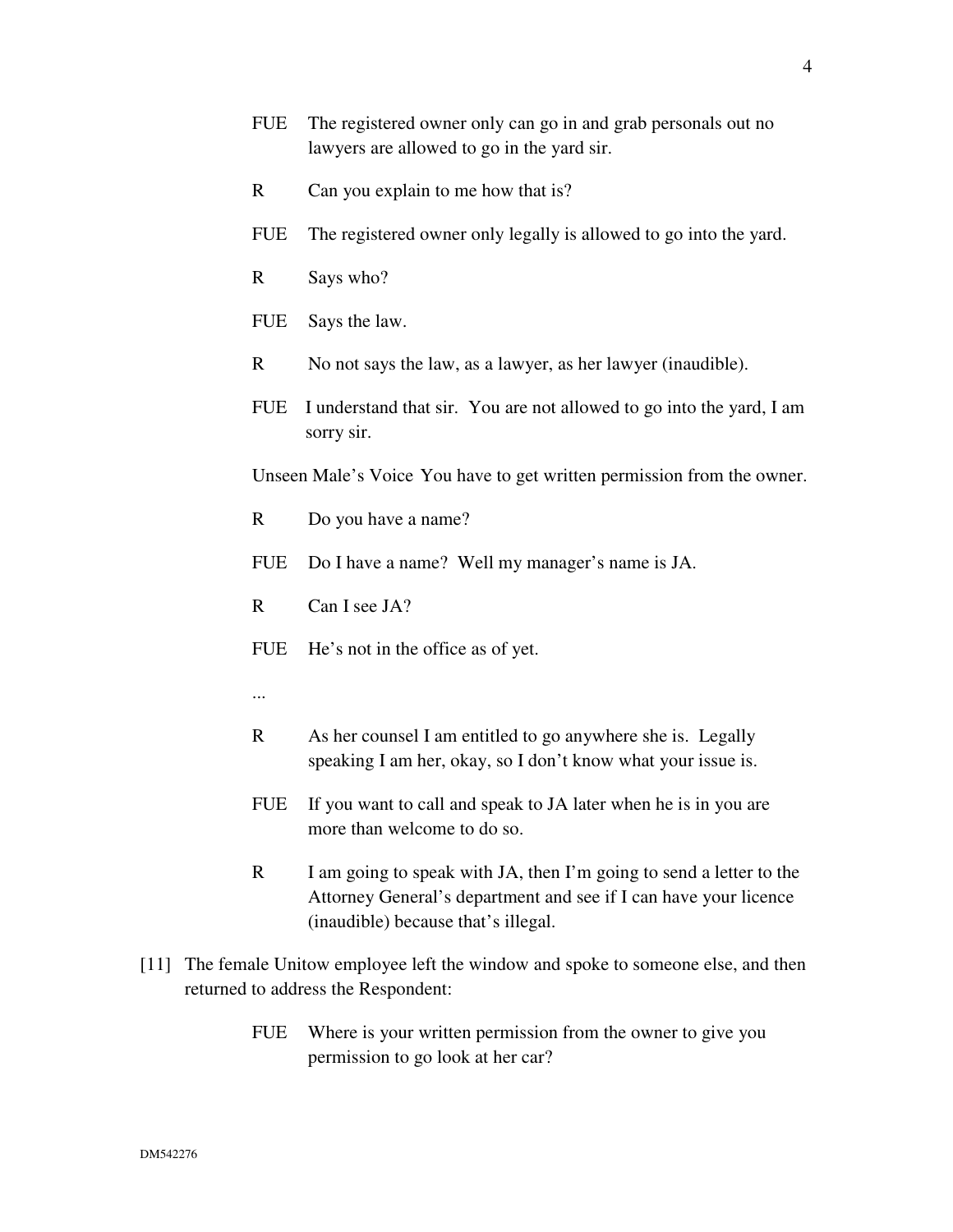- R Okay, that's a different answer that you gave me just a minute ago, so what is the game you are playing here?
- FUE I am not playing a game sir, I'm just asked you a question sir
- R Do I need written permission?
- FUE Yah
- R Let me talk to the person that is behind the door, I want to talk to him (inaudible).
- FUE Well JA is not here.
- R Who are you speaking to?
- FUE You can speak to JA.
- R (inaudible)
- FUE He's our manager.
- R You're giving me two different stories.
- FUE I'm not giving you two different stories sir. He's our manager. You are more than welcome. I can leave a message for him if you like. You just call the number on the front.
- R So wait a sec. I am going to back here in less than an hour with written permission. I don't want any game from you about what the permission says. So if you can tell me what it needs to say.
- FUE I need her name, her driver's licence number, the vehicle information, your name
- R Vehicle information what do you mean by that?
- FUE Make, model, licence plate and colour, okay, the I want your name, your driver's licence number
- R You don't need my driver's licence
- FUE Yes I do sir, that's what we require on the letter. She needs to sign it and date it and write a number that we can call her at.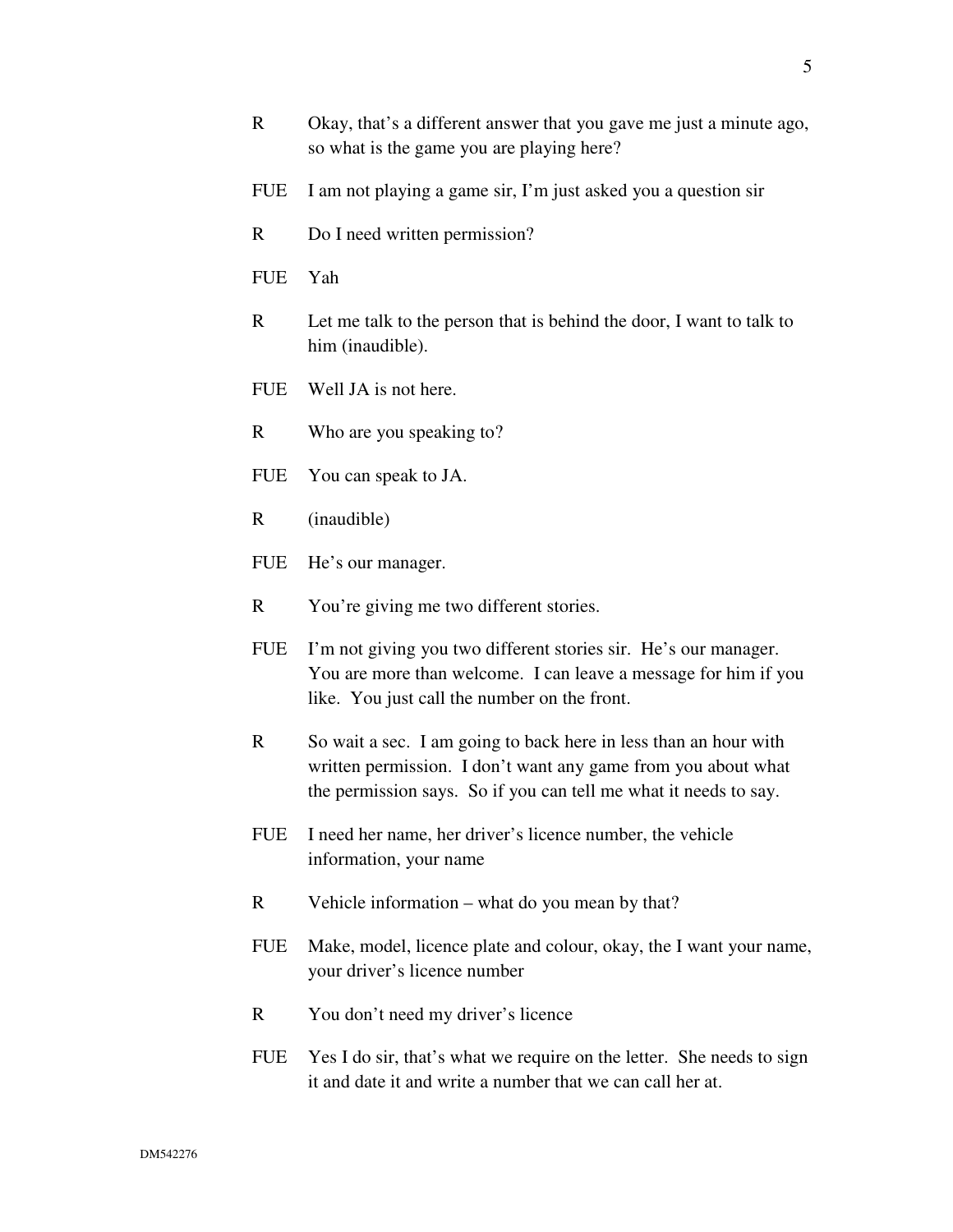- R Okay, so let's try this if I go to the convenience store and I have some strange lady write that down how are you going to know that it is not her (inaudible) writing.
- [12] The Respondent then left the Unitow facility, went to his mother-in-law's residence and obtained a handwritten letter of authorization containing all of the requested information. He returned approximately 45 minutes later.
- [13] A female Unitow employee came to the window and advised that she was going to call her manager, "JA". The Respondent held the handwritten letter against the plexiglas and said that if he didn't have an answer in less than 10 minutes he was going to call the police.
- [14] While waiting for the Unitow employee to return to the front window, the Respondent took a camera out of his bag and apparently took some photographs of the premises and personnel, which are the subject of the second allegation in the amended citation.
- [15] First, the Respondent took pictures of the Unitow office area. He says it was to show the presence of the security cameras. The Respondent then put his camera lens against the plexiglas window to take pictures of the interior of the office to photograph the business licence. While doing so, the female employee returned to the vicinity of the plexiglas window, at which time The Respondent tried to take her picture. However, she moved away from the area visible through the window. Another employee said to the Respondent, "It's illegal. You should know that. You're a lawyer." Soon thereafter, another woman came into sight through the window, and the Respondent photographed her.
- [16] The Respondent then left the Unitow office area and went to the parking area where he placed a phone call to the Surrey RCMP detachment non-emergency line. The call was recorded. The Respondent spoke to the RCMP dispatcher, using the words that give rise to the first allegation in the amended citation. We include them here in context, from a transcription the parties agree is accurate:
	- R I come back and they say they won't let me in and ... I told the lady at the switchboard that, I need someone there to talk to these idiots because otherwise you'll have to send a police officer probably to arrest me because I'm going to go get a crowbar and smash up the place.
	- Dispatcher Well if you'll just standby for one second, this is a recorded line, which you probably no [sic] so let's not even go ... .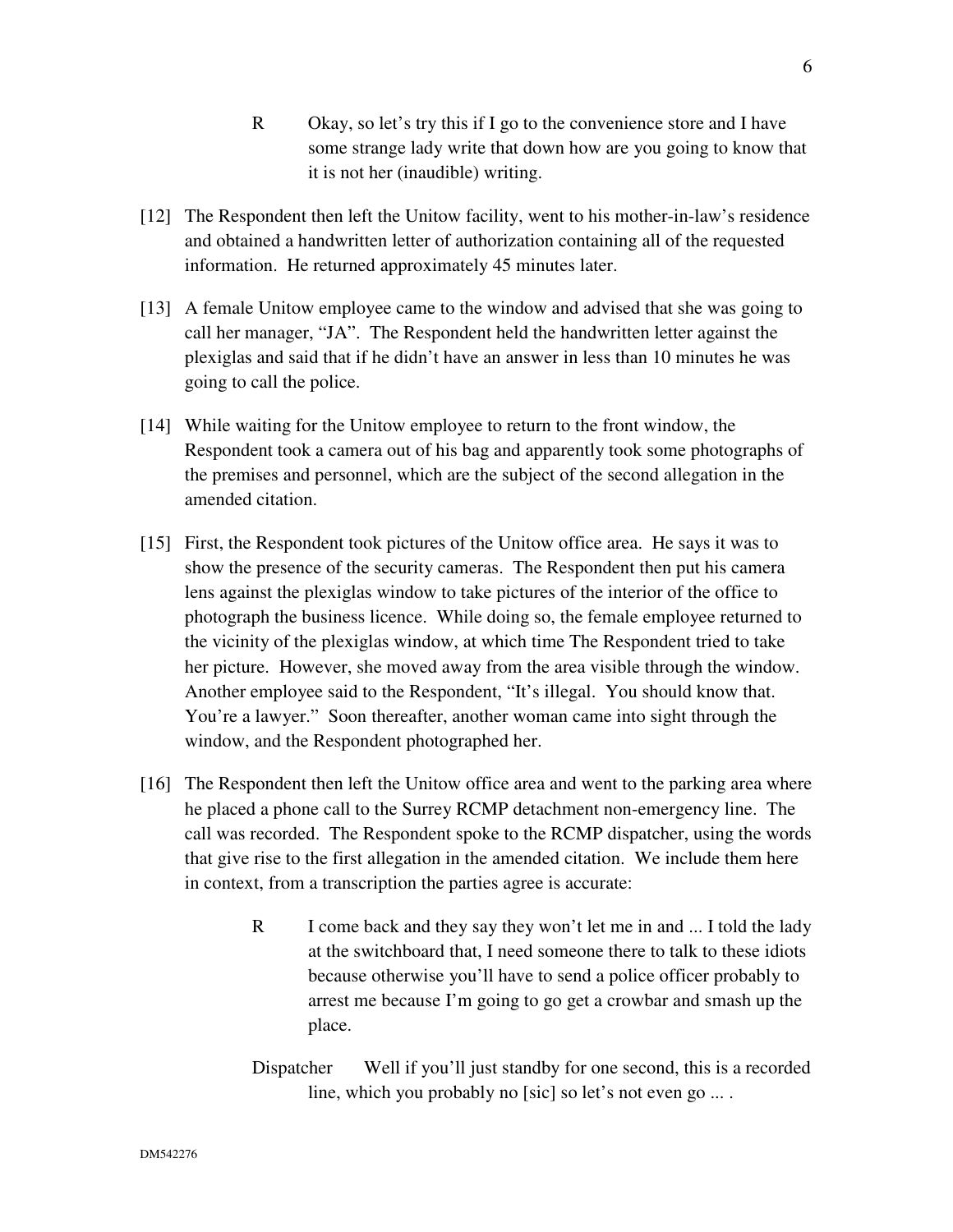- R Oh good.
- Dispatcher Let's not even go in that aspect because we don't want you to be the one like you mentioned [inaudible] to property.
- R Yeah, well I didn't say it to them because I'm not uttering threats, I'm saying it to you 'cause I want you to keep the peace.
- [17] During the course of that conversation the RCMP dispatcher put the Respondent on hold and contacted the Unitow office, speaking to an individual named JB. JB notes that a Unitow employee overheard the crowbar comment, which is the subject of the first allegation.
- [18] Sometime while the RCMP dispatcher was on the line, the Respondent moved his car in front of the gate to the secure storage portion of the Unitow facility, and waited for the police to arrive. This blocked ingress and egress for vehicular traffic to the secured storage area unless the Respondent moved his car. This action gives rise to the third allegation in the amended citation.
- [19] Near the end of the conversation, the RCMP dispatcher proposed to the Respondent that he not communicate with the Unitow personnel, and that she would let the Unitow personnel know that he was in the parking lot, in his car, and that there was not going to be any communication until an officer arrived. The dispatcher asked the Respondent if he was in agreement with this proposal. The Respondent advised the dispatcher that he agreed.
- [20] While the Respondent waited in his car for the RCMP to arrive, no vehicles attempted to pass through the gate, and there was no evidence that anyone asked him to move his vehicle.
- [21] A male, apparently a Unitow employee, did approach the Respondent's car and took pictures of it. The Respondent then got out of his car, and it appeared from the video that the two men photographed each other.
- [22] At about 10:00 am, a police officer arrived, parking immediately behind the Respondent's car. Approximately two minutes later, another officer arrived, got out of his car and approached the Respondent's car. The Respondent got out and shook the police officer's hand, and they engaged in a discussion. The first officer returned, moved his car and joined the conversation. The Respondent then moved his car from in front of the gate and back to the visitor parking area.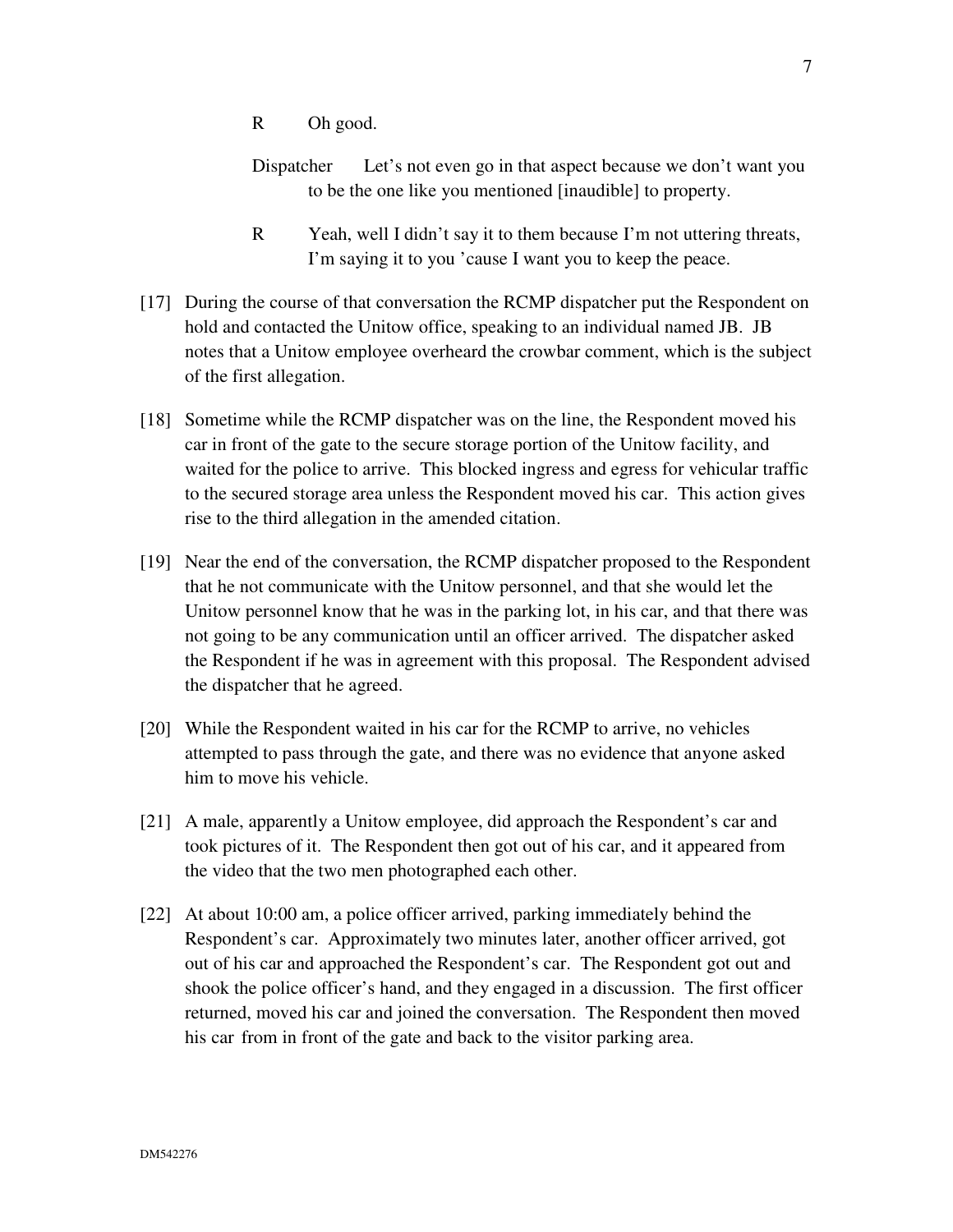### **ISSUE**

[23] Was the Respondent's conduct:

- (a) in telling the police dispatcher that he was "going to get a crowbar and smash up the place" (the crowbar comment);
- (b) taking pictures of Unitow personnel and property after being requested not to do so (taking pictures); or
- (c) blocking the entrance to the Unitow storage lot with his motor vehicle (blocking the entrance),

"a marked departure from that conduct the Law Society expects of its members" (*Law Society of BC v. Martin*, 2005 LSBC 16 at para. 171) such that it constituted professional misconduct?

## **POSITION OF THE PARTIES**

- [24] The Law Society acknowledges that it bears the burden of proving, with evidence that is clear, convincing and cogent, the facts necessary to support a finding of professional misconduct on a balance of probabilities. The Law Society submits that, on the totality of the evidence, it has done so.
- [25] The Respondent takes no material issue with the facts supporting the allegations but argues that, in the circumstances, his conduct did not constitute a marked departure from the conduct expected of members of the Law Society.

## **ANALYSIS**

[26] Chapter 2, Rule 1 of the *Professional Conduct Handbook* states:

A lawyer must not, in private life, extra professional activities or professional practice, engage in dishonourable or questionable conduct that casts doubt on the lawyer's professional integrity or competence or reflects adversely on the integrity of the legal profession or the administration of justice.

[27] We are to determine whether, in the context of seeking to preserve evidence for a client, by means of the crowbar comment, taking pictures or blocking the entrance, the Respondent violated the prohibition against dishonourable or questionable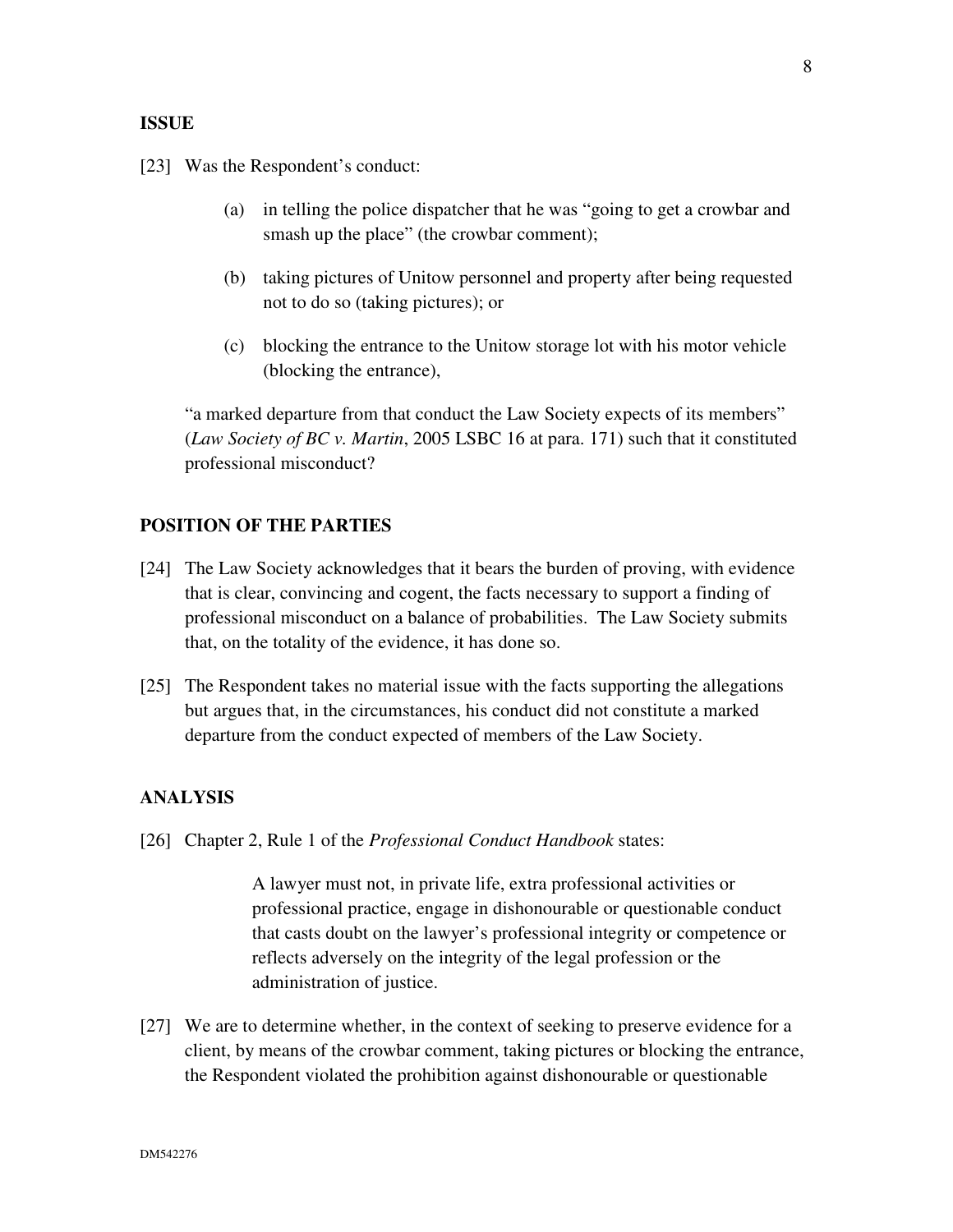conduct that reflects badly on either the lawyer's or the profession's integrity, and if so, whether the conduct is a marked departure from acceptable standards.

### **The crowbar comment**

- [28] The Supreme Court of Canada considered freedom of expression and lawyers' professional responsibility in *Doré v. Barreau du Québec,* [2012] 1 SCR 395:
	- 61. No party in this dispute challenges the importance of professional discipline to prevent incivility in the legal profession, namely "potent displays of disrespect for the participants in the justice system, beyond mere rudeness or discourtesy" (Michael Code, "Counsel's Duty of Civility: An Essential Component of Fair Trials and an Effective Justice System" (2007), 11 Can. Crim. LR 97, at p. 101; see also Gavin MacKenzie, *Lawyers and Ethics: Professional Responsibility and Discipline* (5th ed. 2009), at p. 8-1).

....

...

- 63. But in dealing with the appropriate boundaries of civility, the severity of the conduct must be interpreted in light of the expressive rights guaranteed by the *Charter*... (MacKenzie, at p. 26-1)
- 68. Lawyers potentially face criticisms and pressures on a daily basis. They are expected by the public, on whose behalf they serve, to endure them with civility and dignity. This is not always easy where the lawyer feels he or she has been unfairly provoked, as in this case. But it is precisely when a lawyer's equilibrium is unduly tested that he or she is particularly called upon to behave with transcendent civility. On the other hand, lawyers should not be expected to behave like verbal eunuchs. They not only have the right to speak their minds freely, they arguably have a duty to do so. But they are constrained by their profession to do so with dignified restraint.
- [29] In this passage, the Supreme Court sets a high standard for lawyers' conduct: that lawyers are to "endure" "criticisms and pressures" "with civility and dignity" and "to behave with transcendental civility." The court goes on to recognize that circumstances may excuse a lawyer's failure to meet these standards: "lawyers should not be expected to behave like verbal eunuchs" and, "They not only have the right to speak their minds freely, they arguably have a duty to do so." Finally,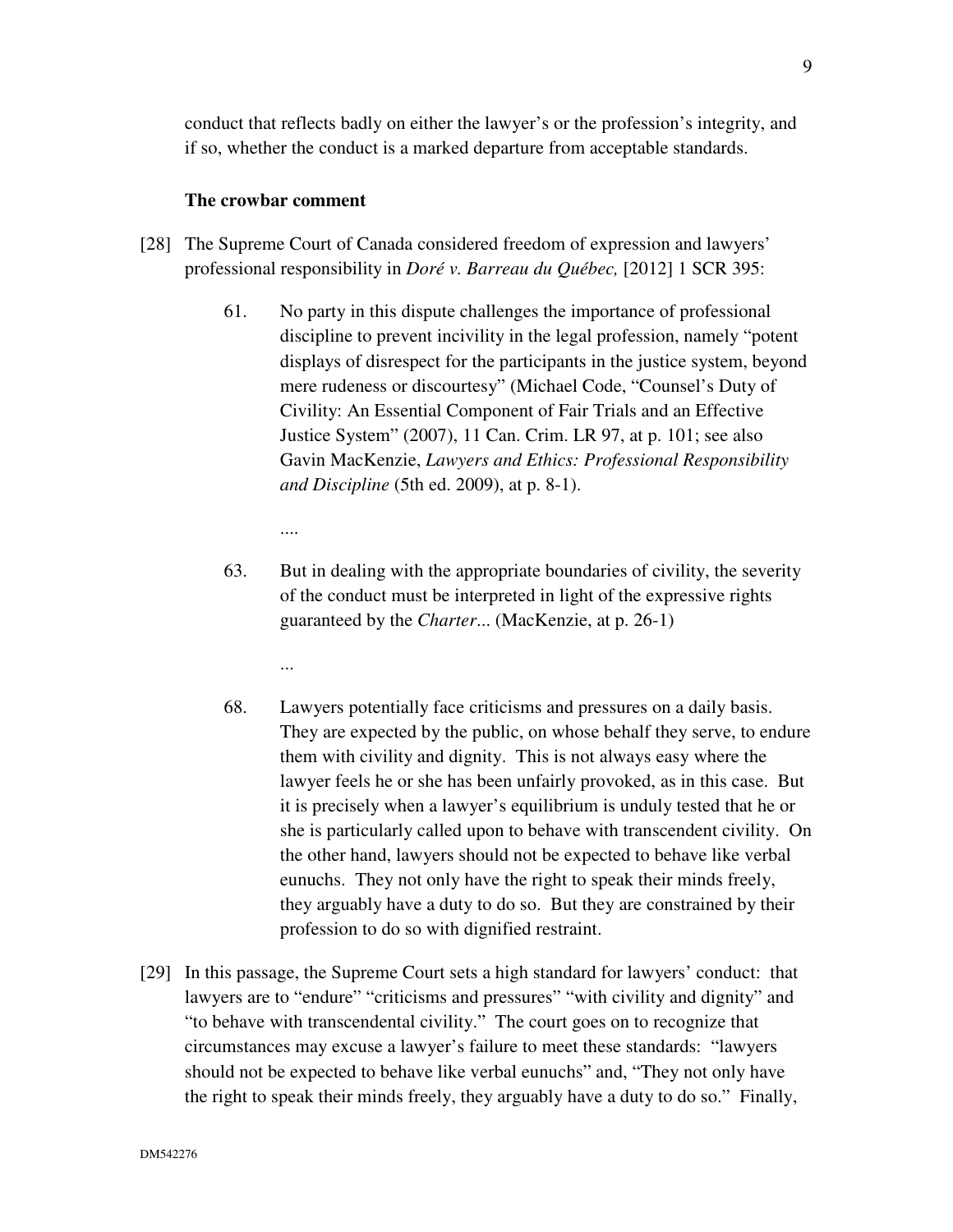the court concludes the paragraph by balancing the right and possible duty of free expression with a standard that it be "with dignified restraint."

- [30] Two recent disciplinary decisions of this Law Society have also considered when words alone amount to professional misconduct.
- [31] In *Law Society of BC v. Foo,* 2013 LSBC 26, a citation was upheld against a lawyer who spoke to a social worker in a courthouse waiting area, saying he should "shoot her" because she "takes away too many kids." The lawyer asserted that he had made a spontaneous joke. However, the hearing panel found that, considering that the social worker felt threatened by the comments and that they were made within earshot of others in a busy courthouse, the remarks constituted a marked departure from the conduct the Law Society expects of its members.
- [32] In *Law Society of BC v. Johnson*, 2014 LSBC 8, a citation was upheld against a lawyer who said "fuck you" to a witness (a police officer) in a corridor outside a courtroom at the Kelowna courthouse. According to the majority decision of the hearing panel, at para. 14:

[I]t does not matter if a lawyer is provoked, or whether the lawyer has reached a breaking point or if litigation is sometimes hostile, aggressive and fierce. Saying "fuck you" to a witness, another lawyer, or a member of the public in a courthouse in an angry, insulting, hostile or belligerent manner, as the Respondent did, is totally indefensible, is always a marked departure from the standard of conduct that the Law Society expects of lawyers and, therefore, always constitutes professional misconduct.

- [33] As with the *Foo* case, the comment "was going to get a crowbar and smash up the place" would have been menacing had it been uttered as a threat to a Unitow employee. But it wasn't. It was made to an RCMP dispatcher to emphasize the volatility of the situation and to persuade her that police attendance was required. As the Respondent said to the dispatcher when she admonished him, "I didn't say it to them because I'm not uttering threats, I'm saying it to you 'cause I want you to keep the peace."
- [34] While the comment was apparently overheard by a Unitow employee, there is no evidence to suggest that the Respondent intended that it be overheard or relayed to any Unitow employee. The statement was ill-advised and as the Respondent himself has admitted, ill-considered. He should not have made it.
- [35] Unlike what happened in the *Johnson* case, during the course of his dealings with Unitow that day, the Respondent did not use profanity. He spoke aggressively and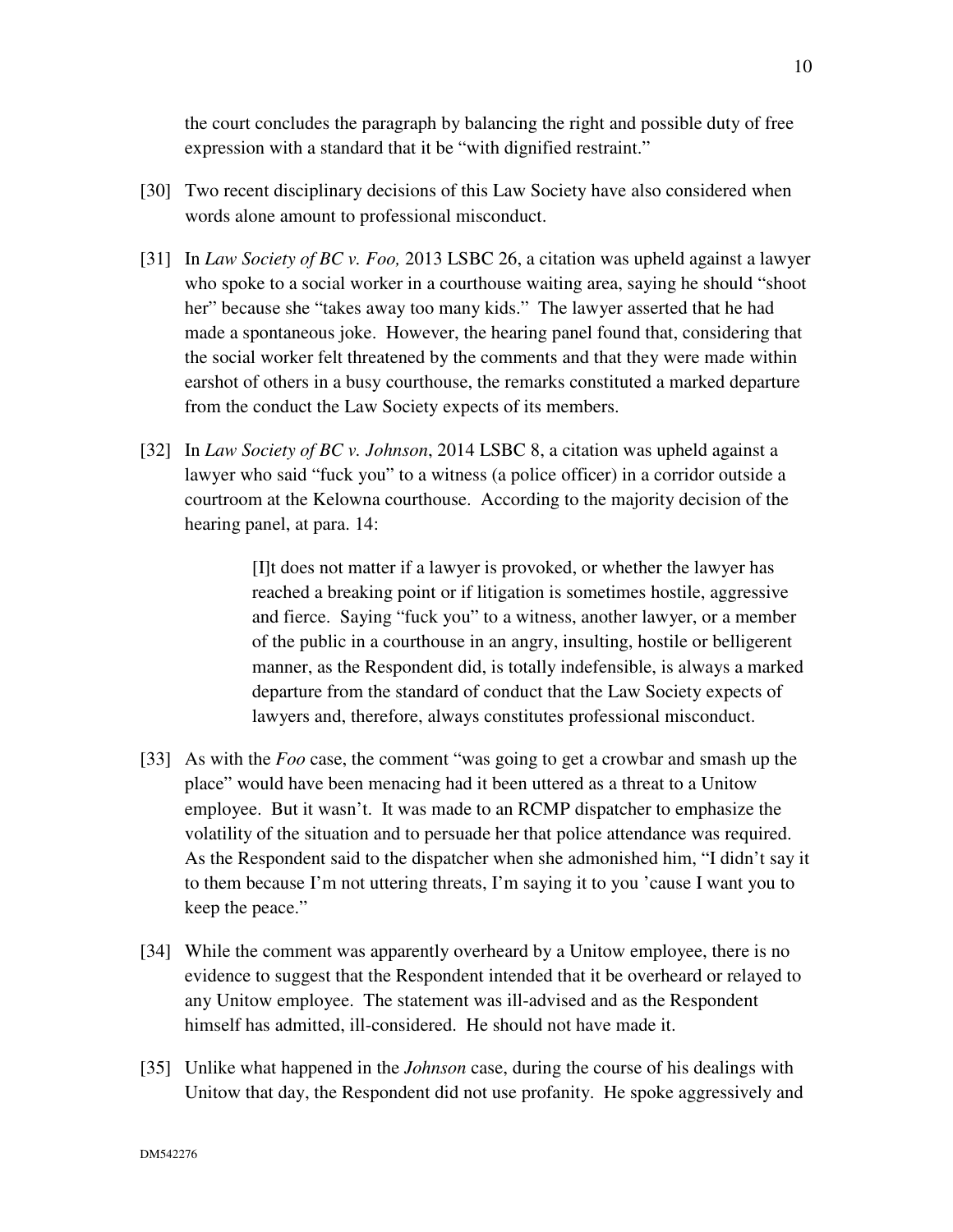condescendingly, but the audio and video recordings demonstrate that he maintained his composure throughout an event that was time-consuming and frustrating, in which he was being prevented from taking pictures of his client's car, which he was satisfied was important in order to preserve a record of the damage to it.

- [36] The Respondent has acknowledged making this remark in a moment of frustration, and he provided a written apology to the Law Society within a few months of receiving the transcript confirming the statement had been made. While we do not excuse the Respondent for the ill-considered nature of his utterance, we accept the explanation and note his apology.
- [37] The crowbar comment was not made as a threat, and it was not gratuitous. Rather it was an intemperate overstatement made in the context of protecting a client's interest. Lawyers are required to comply with standards of conduct expected of them as professionals, not with standards of perfection. We cannot say that this statement, viewed in context, represented a marked departure from the standard of conduct expected of the Law Society's members.

## **Taking pictures**

- [38] Early in their dealings, the Unitow employee told the Respondent that he could not take pictures in the Unitow yard. Upon his return with the signed authorization from his mother-in-law, the Respondent took pictures in the reception area and through the plexiglas window at the counter. A second Unitow employee told him not to take pictures, that it was "illegal". The Respondent continued to take photographs. ST told us that not allowing photographs was a company policy, but the evidence was that no written policy was posted on the premises, and none was entered in evidence. Finally, we were directed to the *Privacy Act*, RSBC 1996, c. 373, s. 1, to demonstrate that taking the pictures was a breach of the Unitow employees' privacy rights.
- [39] Section 1 of the *Privacy Act* provides that:
	- 1 (1) It is a tort, actionable without proof of damage, for a person, wilfully and without a claim of right, to violate the privacy of another.
		- (2) The nature and degree of privacy to which a person is entitled in a situation or in relation to a matter is that which is reasonable in the circumstances, giving due regard to the lawful interests of others.